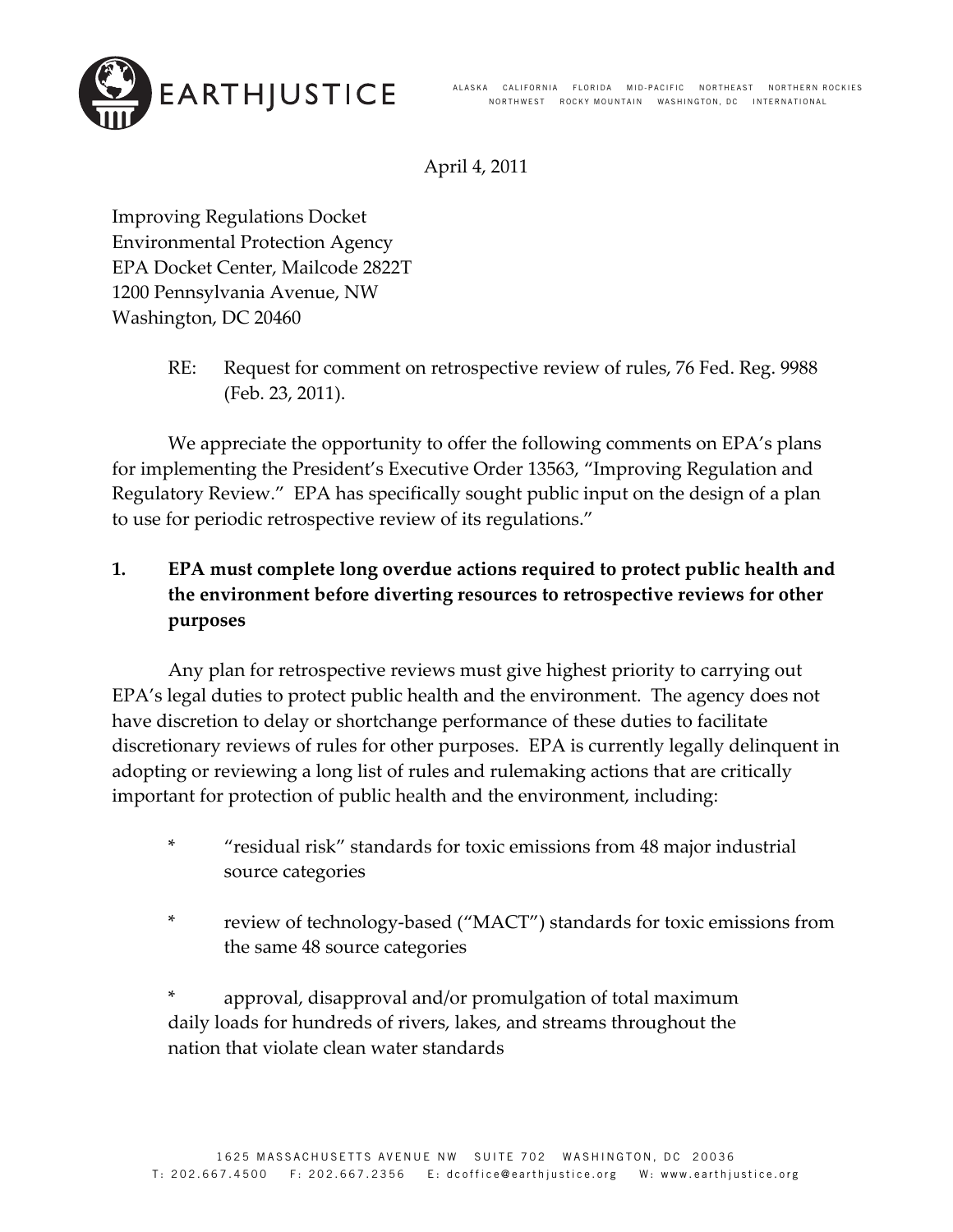- \* approval, disapproval, and/or promulgation of dozens of overdue state implementation plans to attain and maintain clean air standards throughout the nation
- \* approving, disapproving, and/or promulgating plans to cleanup haze pollution in national parks and wilderness areas ‐ action that is years overdue for every state in the nation.
- \* updating emission standards for major polluting industries like steel mills and pulp & paper mills

EPA has also yet to complete (or in some cases even commence) actions required to comply with court decisions or respond to rulemaking petitions, including rulemakings and other actions to:

- \* comply with court remands of toxic emission rules for 12 major source categories, including hazardous waste combusters, large municipal waste combusters, solvent plants, dry cleaners, PVC plants, and steel mills.
- \* respond to court decision rejecting EPA's 2006 rationale for refusing to adopt stronger national ambient air quality standards for fine particle pollution, pollution responsible for tens of thousands of premature deaths each year.
- \* respond to court remands holding that existing rules illegally waive strong pollution control requirements for major factories and power plants in cities with unsafe air quality
- \* respond to a petition to revoke illegal "startup, shutdown & malfunction" exemption for dozens of categories of major industries that can emit dangerous levels of toxic pollutants during such "SSM" events.
- \* respond to a petition filed more than twelve years ago to revoke the exemption of wastewater treatment units from RCRA regulation, an exemption that leaves an estimated 1 billion tons of hazardous waste without meaningful regulatory safeguards
- \* respond to a court decision holding that operating permits under the Clean Air Act must require emissions monitoring adequate to ensure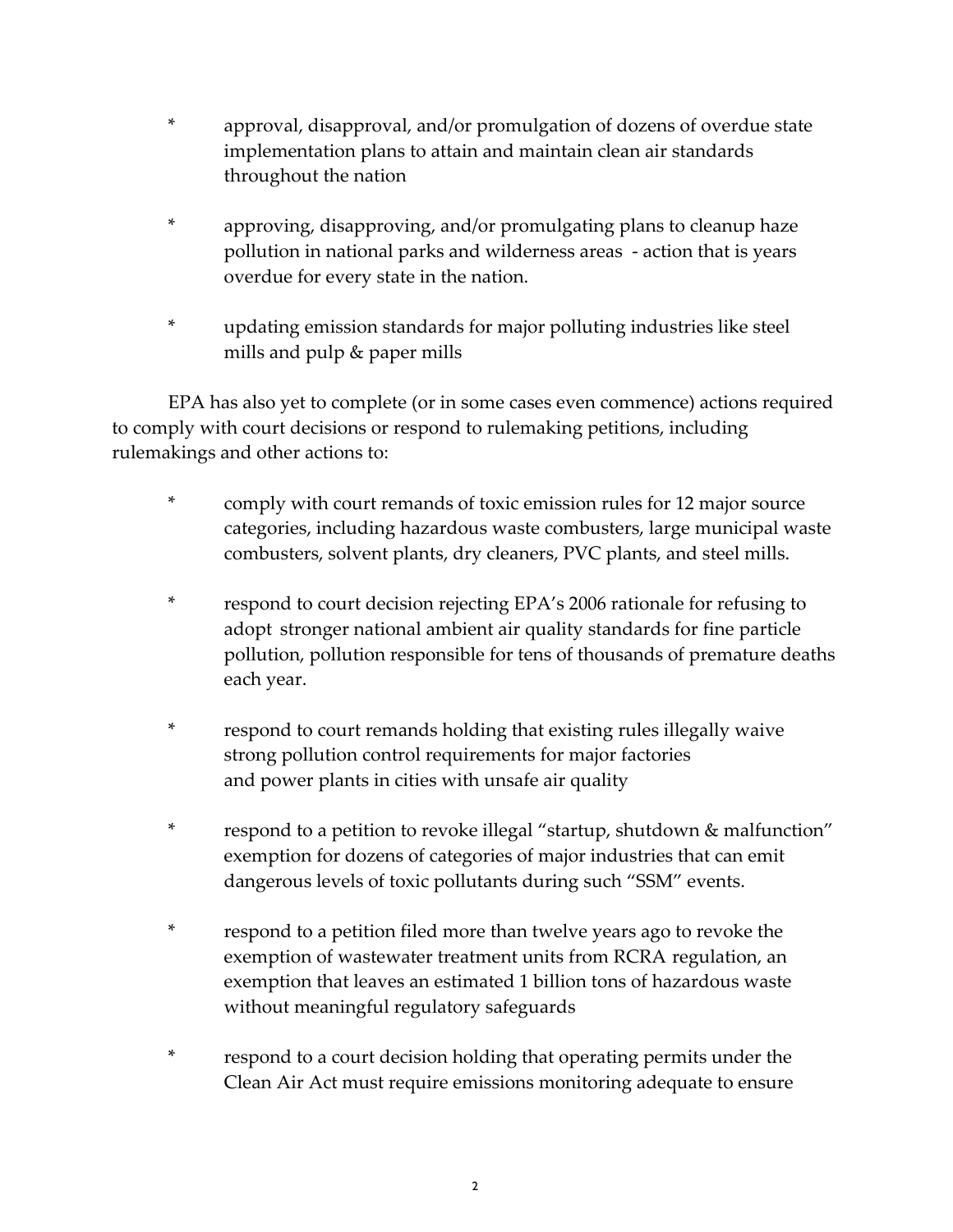compliance with pollution limits ‐ monitoring that is crucial to ensuring protection of public health and the environment from illegal emissions

There are numerous other key EPA actions needed to provide critically important public health and environmental protections including, for example:

\* Eliminating the huge gaps in EPA's IRIS database of risk information on chemicals to which the public is exposed. For example, according to a 2009 analysis by the Center for Progressive Reform, 17% of hazardous air pollutants listed in the Clean Air Act are not addressed in IRIS at all, and IRIS has no inhalation criteria at all for twothirds of all CAA HAPs. [http://www.progressivereform.org/articles/cpr\\_iris\\_904.pdf](http://www.progressivereform.org/articles/cpr_iris_904.pdf)

Developing the tools urgently needed to address cumulative impacts of the multiple toxins and other pollutants to which people are routinely exposed, a shortcoming that disproportionately impacts low income and minority communities.

Updating EPA's water quality criteria documents under section 304 of the Clean Water Act, some of which have not been reviewed for decades, and adding criteria documents for the large number of pollutants not currently addressed at all.

Restoring the prohibition, repealed by the prior Administration, on treating wastes as fill material for purposes of Clean Water Act section 404.

\* Adopting clear rules prohibiting the obliteration of rivers and streams by valley fills from mountaintop removal mining

Adopting strong safeguards against water pollution, air pollution, and environmental damage from extraction of natural gas, including "hydro‐fracking.".

Completion of guidance on identifying "waters of the United States" covered by the Clean Water Act. The lack of such guidance is undermining clean water protection for numerous waters throughout the nation.

Following through on adoption of numeric nutrients limits in Florida to stop toxic green slime algae outbreaks, and adoption of overdue numeric nutrient limits in other states as well.

Requiring continuous emissions monitoring at significant industrial sources so that emission limits can be effectively enforced and people in neighboring communities can find out the level of pollution they are being exposed to.

3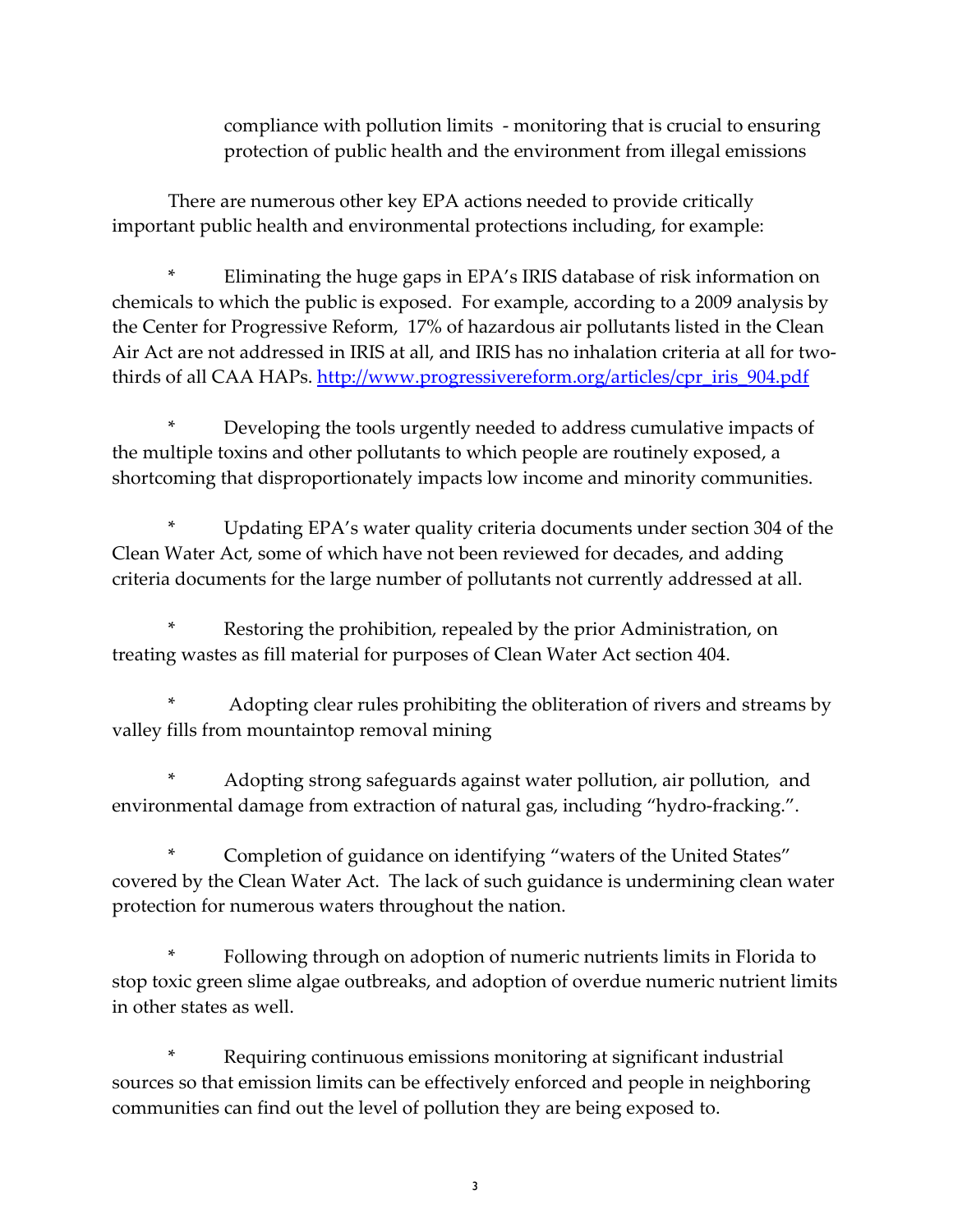Requiring disclosure of "inert" (though sometimes hazardous) ingredients in pesticides so pesticide users and the public can make informed decisions about pesticide use, and to facilitate effective medical treatment when people suffer adverse health effects from pesticide exposure.

Research and (where warranted) regulation to address adverse impacts of endocrine disruptors on human health and wildlife.

The matters listed above are by no means an exclusive list of EPA rulemakings and other actions needed to comply with legal requirements and/or provide critically needed environmental protections. They are cited only as examples of the long list of unfinished business that EPA faces to meet its basic duty to safeguard people's health and the nation's ecosystems. EPA must ensure that it is fully meeting that duty before it diverts limited resources to addressing claims that pre‐existing rules are "burdensome" or warrant "streamlining." Moreover, completion of the overdue actions listed above is particularly important to the protection of children's health, as most of the contaminants required to be addressed by those actions disproportionately impact children.

#### **2. EPA must ensure compliance with the Environmental Justice Executive Order**

In deciding on its course of action for reviewing rules, EPA must take seriously its duties under the 1994 Executive Order on Environmental Justice ("EJ EO"). A number of the overdue rules and other action cited above are particularly critical to protection of people living in minority communities, and thus warrant priority attention under the EJ EO. Likewise, EPA must carefully weigh and address potential impacts on minority communities before revisiting and revising rules based on claims of undue cost or burden to regulated parties.

## **3. EPA must ensure that regulatory reviews fully account for health and environmental benefits of rules, and do not overstate compliance costs**

Where the relevant statutes provide for weighing environmental benefits and costs in deciding whether and how to review rules, EPA must consider the full scope of a rule's public health and environmental benefits before making any decisions. EPA must continue to abide by the criteria that have historically driven the agency's decisionmaking: public health and welfare, environmental preservation, environmental justice, citizens' right to know, sound science, and statutory intent. At the same time, EPA must ensure that costs of compliance with its rules are not overstated.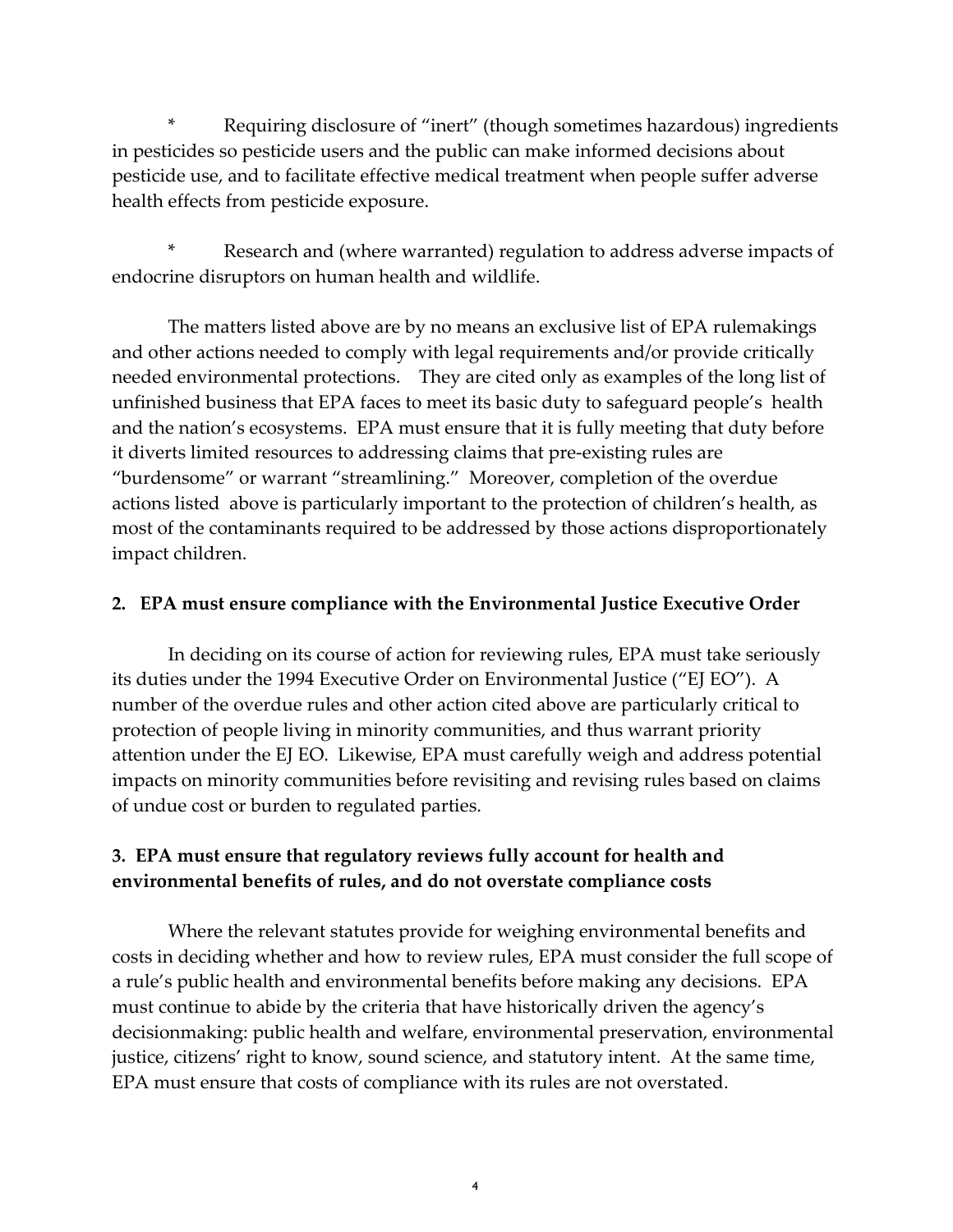To date, EPA standards have yielded extraordinary health benefits that far exceed costs, as the agency's recent report on the Clean Air Act shows: "In 2010 alone, the reductions in fine particle and ozone pollution from the 1990 Clean Air Act amendments prevented more than: 160,000 cases of premature mortality; 130,000 heart attacks; [1](#page-4-0)3 million lost work days; [and] 1.7 million asthma attacks. $11$  The same report says, in 2010, benefits totaled approximately \$1.3 trillion while compliance costs were approximately \$53 billion. The value of annual benefits could reach an estimated \$2 trillion in 2020, the report says. In addition, the annual cost‐benefit reports prepared by the Office of Management and Budget (OMB) for Congress continue to show that EPAʹs major rules provide the majority of the total benefits to society from all the rules reviewed by OMB.

EPA rules also provide major benefits in protecting other environmental values. For example, EPA found that its 2001 emission standards for diesel trucks would substantially cut air pollution throughout the nation responsible for regional haze, acidification of rivers and lakes, and nutrification of estuaries. 66 Fed. Reg. 5008, 5025‐ 27 (2001).

 Unfortunately, EPA and OMB analyses of proposed EPA rules often fail to fully capture these kinds of net positive benefits. That can be due to an understatement of benefits, an overstatement of costs, or both. For example, EPA typically refuses to attribute any unique benefit at all to reductions in toxic emissions required by its air toxics rules because the agency claims insufficient information to quantify the precise benefit. Thus, EPA cost-benefit analyses typically fail to account for any of the benefit from reducing exposure of people to dangerous pollutants like arsenic, mercury, and cyanide. Likewise, EPA and OMB cost‐benefit analyses often overstate costs by, for example, presuming a static business model; but regulated entities adapt, and regulation often compels innovation and gains in efficiency and productivity.

EPA and OMB economic analyses also typically fail to account for the economic disincentives for environmental protection that weak environmental rules entail. Weak health and environmental safeguards create unfair competition, favoring those firms who fail to internalize costs (e.g., coal imposes extraction impacts such as mountaintop removal mining, and combustion impacts such as death, illness and ecological damage) over those who either use inherently cleaner processes (e.g., wind or solar) or who spend money on preventing and controlling pollution. In turn, this unfair competition

<u> 1989 - Johann Stein, marwolaethau a bh</u>

<span id="page-4-0"></span><sup>&</sup>lt;sup>1</sup> "EPA Report Underscores Clean Air Act's Successful Public Health Protections/Landmark law saved 160,000 lives in 2010 alone," U.S. Environmental Protection Agency, March 1, 2011,

http://yosemite.epa.gov/opa/admpress.nsf/d0cf6618525a9efb85257359003fb69d/f8ad3485e788be5a852578460 0540649!OpenDocument (accessed March 25, 2011).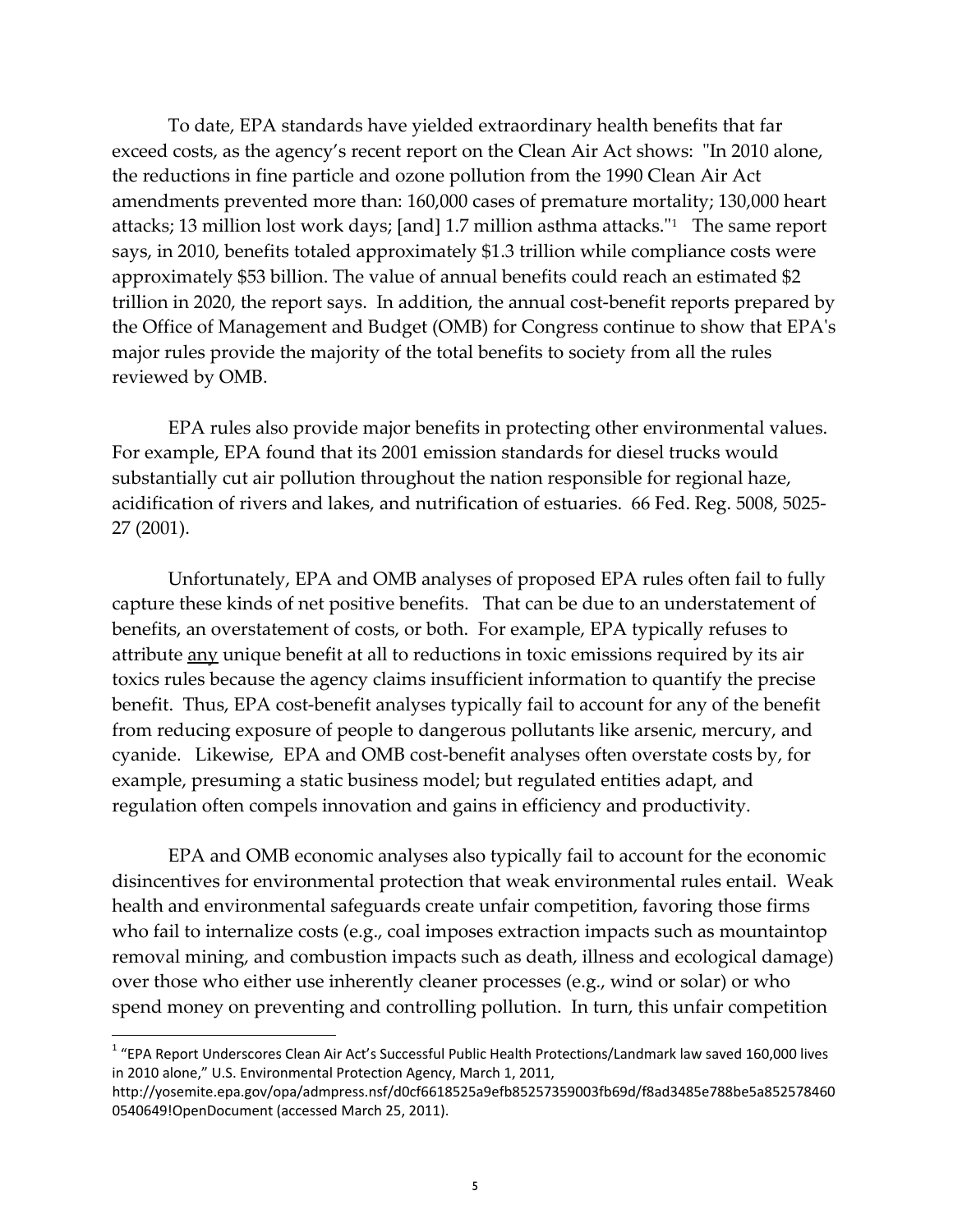harms states, which cannot effectively prevent it, given that sources can relocate in other, laxer states‐‐thus pointing up the need for strong federal floors. Failure to address the unfair competition created by weak federal environmental standards undermines Congressional intent. See, e.g., Senate Committee on Public Works, A Legislative History of the Clean Water Act of 1977 at 920‐21 (1978)(Statement of Senator Baker).

One example of flawed cost-benefit analysis ("CBA") is the coal ash rule. There, the CBA was grossly inaccurate, resulting in a cost figure more than 20 times the actual number (\$23 billion vs. \$1.5 billion). The inaccuracies included double counting of pollution reductions that the EPA has already claimed would occur separately under Clean Air Act rules adopted in August 2010, unreasonable predictions regarding behavior of the recycling market and unrealistic assumptions about potential energy savings. The findings are detailed in the recent report "Re-evaluation of Estimates in USEPA Regulatory Impact Analysis" by Earthjustice, Environmental Integrity Project and Stockholm Environment Institute's U.S. Center (based at Tufts University).<sup>[2](#page-5-0)</sup> As for benefits, the coal ash CBA failed to fully consider health costs from multiple pollutants and non-cancer impacts. Such analysis doesn't do justice to the countless communities drinking from arsenic‐laden wells everyday, breathing toxic dust blowing off uncovered ash dump sites, and future generations who will have to clean up the mess we make.

## **4. EPA can simplify many rules by eliminating unwarranted loopholes and exemption provisions**

Much of the complexity in EPA rules stems from inclusion of lengthy provisions authorizing regulated parties to avoid compliance with safeguards that would otherwise apply. For example, EPA's NSR rules contain substantial provisions that enable major sources to evade the Clean Air Act's NSR requirements for a variety of significant facility modifications. Many of the agency's emission standards under sections 111 and 112 of the Clean Air Act are riddled with illegal "SSM" exemption provisions. EPA could do much toward simplifying its rules and making them more effective by eliminating or substantially curtailing these kinds of loopholes, which are often contrary to law or inconsistent with achieving statutory goals for protecting health and the environment.

<u> 1989 - Johann Stein, marwolaethau a bh</u>

<span id="page-5-0"></span><sup>2</sup> *"Re‐evaluation of Estimates in USEPA Regulatory Impact Analysis ."* [http://earthjustice.org/sites/default/files/EIP](http://earthjustice.org/sites/default/files/EIP-coal-ash-rule-analysis.pdf)‐ coal‐ash‐rule‐[analysis.pdf.](http://earthjustice.org/sites/default/files/EIP-coal-ash-rule-analysis.pdf) November 16, 2010.